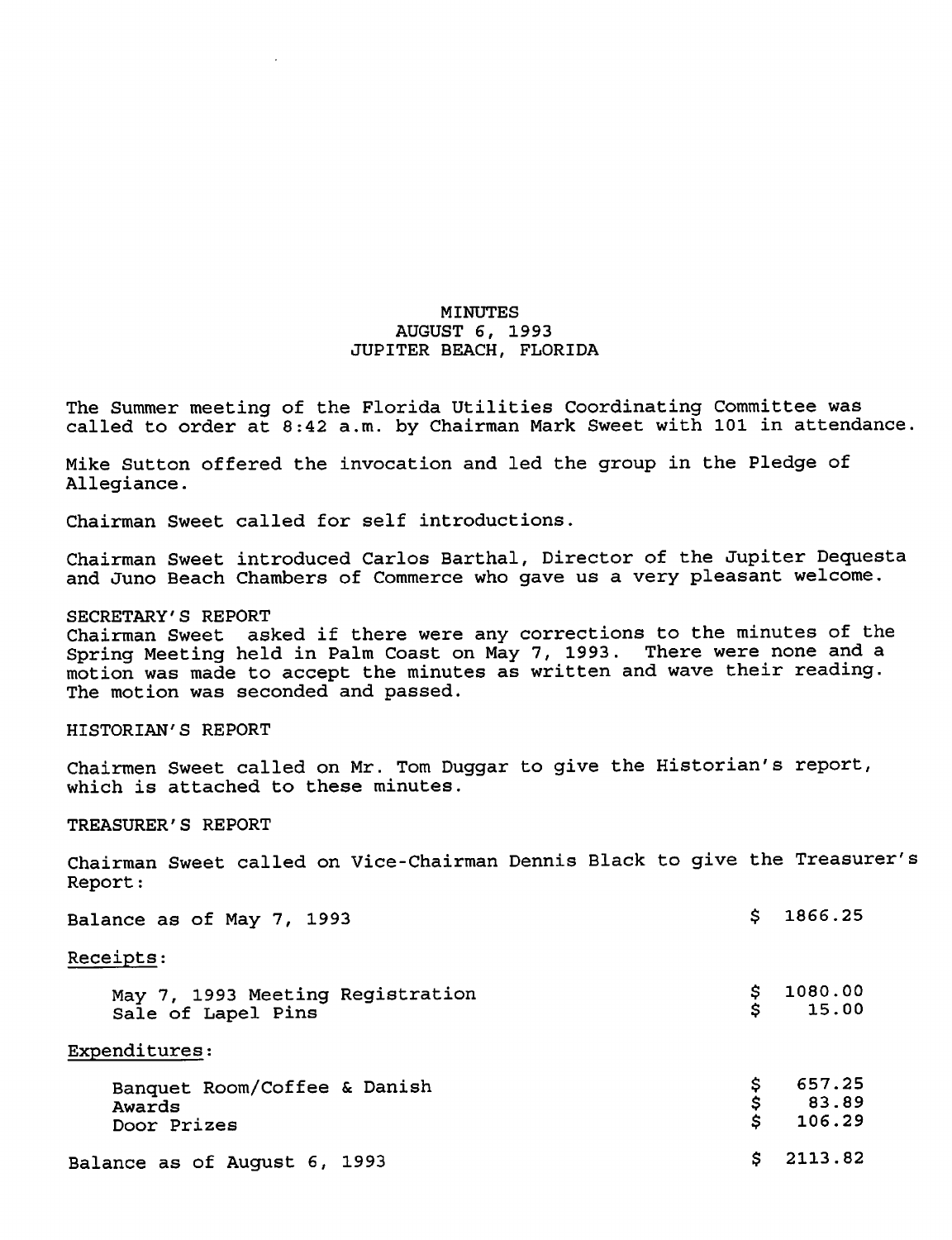### FOOT UPDATE

Chairman Sweet requested an FDOT update from Mr. Jerry Sasser.

Jerry recognized Buddy Dees who retired from the Florida Department of Transportation on July 30, 1993 after 34 years and 10 months of service. Jerry asked Buddy to come forward and receive the Rolfe Mikler Award for his many years of diligent and faithful service supporting the progress of the FDOT, their goals, and his significant contributions to State Government. Buddy is now working for Tampa Bay Engineering.

Jerry commented on the following topics:

- \* The FDOT is continuing with their CAD program and working toward the goal of becoming completely paper-less within the next few years.
- \* The 1993 Utility Accommodation Manual has been programated and all the FDOT Districts have been visited and talked to. available from Maps and Publications in Tallahassee.
- \* The new UAM draft for 1994, which will be metric, has been started.
- \* They are now meeting with the counties and municipalities to encourage them to adopt the FDOT Manual.
- \* If anyone is having difficulties with the MOT portion of the UAM, feel free to give Jerry a call.

Dennis LaBelle asked Jerry where the interpretations for the MOT portion were located. Jerry said, as of this date, there have not been any interpretations made by his office in Tallahassee. If an FDOT District has made any interpretations that are different from what is in the Manual, Jerry's office will be glad to write a letter correcting any misinterpretation. Dennis requested that utility companies receive copies of the letters. Jerry agreed to do this.

Dennis asked Jerry to explain why permits were being turned down when the FDOT did not have the utility companies list of names. Jerry said he would send out a directive to the FDOT Districts informing them that they cannot turn down a permit because they do not have a list of the utility companies MOT people.

Dennis asked Jerry if it was a requirement, that if the utility companies do not use Index 600, must the permits be signed and sealed? Jerry replied that the FDOT would like it signed and sealed, but at this time they cannot require it. Therefore, utility companies can send permits in using their own Plates within their Manuals as long as it complies with the MUTCD and Index 600.

Dennis asked for a clarification of "emergency conditions". Jerry replied that power companies should correct hazardous situations, such as energized lines and poles on the ground, immediately. If the problem is off the road<br>way, it is not an emergency to the FDOT and no MOT is required. Jerry said way, it is not an emergency to the FDOT and no MOT is required. he would send out a memo to the District Maintenance Engineers and Permit Engineers and copy the utilities.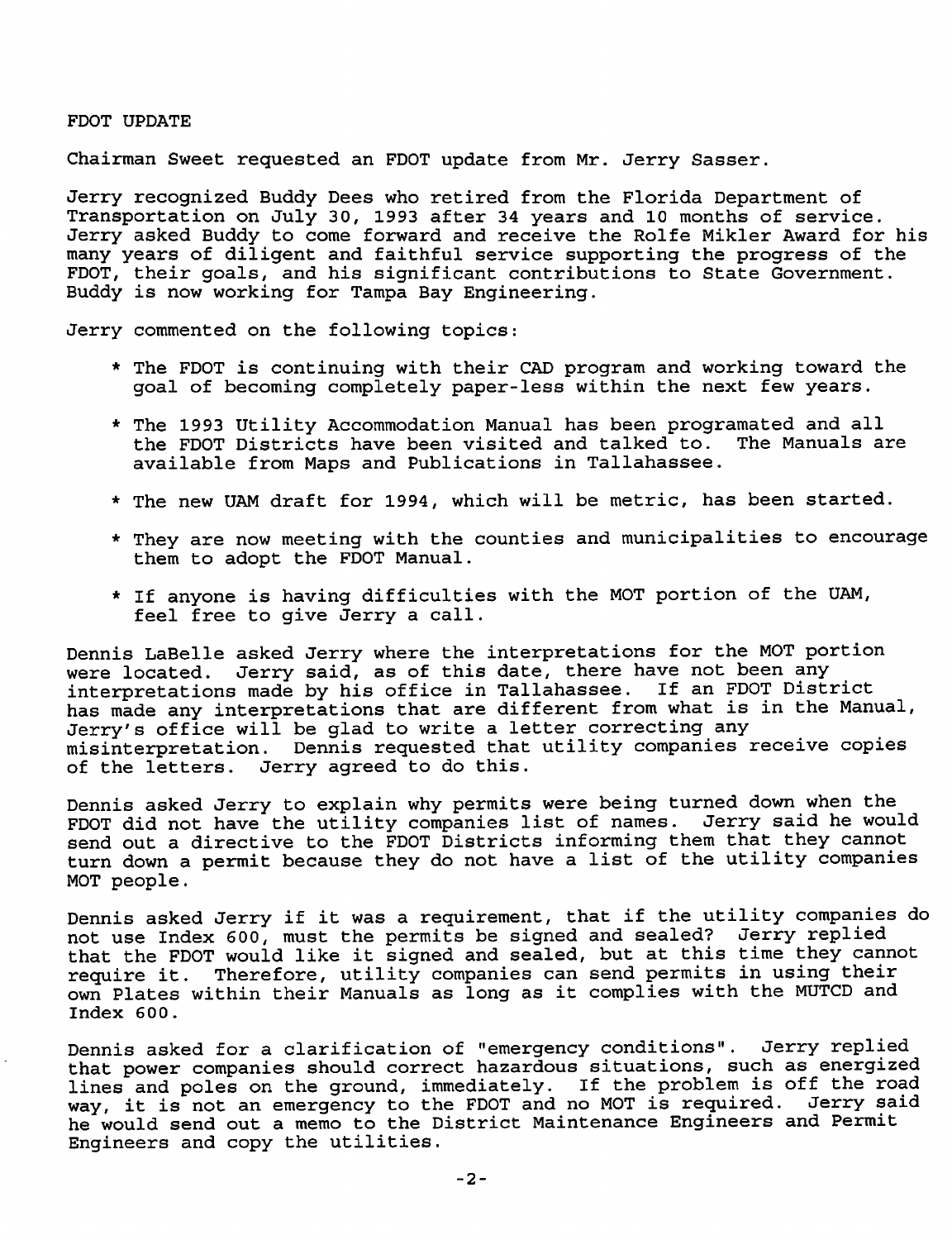Another question Dennis asked Jerry concerned the work and drawings of contract engineering employees and did they need to be signed and sealed? Jerry said the statute states that if they are full time employees then they are exempt. Jerry suggested that everyone request their lawyers to look at statutes 471 and 436, which supersedes 471.

Dennis asked about the Utility Manual (not the Accommodation Manual, but the yellow book), and when would it be revised? Jerry hopes to issue a Utility Training Guide this year that will bring up to date, and in fact replace the 1981 yellow Utility Manual.

#### PROGRAM

Chairman Sweet called on Dan Buol, Chairman of the Board of Directors of The Sunshine State One Call of Florida, Inc. to come forward and up date us on the progress of the "Underground Facility Damage Prevention and Safety Act". Everything is still on schedule to have a functional One Call system in operation by January 1, 1994. Dan explained parts of the law, answered questions and gave a very fine report.

### BUSINESS SECTION

## FDOT DISTRICT REPORTS

District I - Larry Hammond - The Spring meeting was held in March in Sarasota with approximately 70 in attendance. Minutes to this meeting are attached.

The next meeting will be held in North Ft. Myers at the Mariners Inn restaurant on September 8, 1993. The agenda includes the following topics and speakers:

\* Jerry Sasser, FDOT State Utility Administrator

Topic: New Utility Accommodation Manual

\* Gerald E. Carrigan, FDOT District I Director of Production

Topic: District I Production Update

\* Dan Buol, AT&T Contact Representative and Chairman of The Sunshine State One Call of Florida, Inc.

Topic: One Call System Update

\* Walt L. Childs, Jr., FDOT District I Utility Engineer who will anchor the program.

District II - Vince Krepps - The next District II semiannual Liaison Meeting will be held in Lake City, Florida at the Holiday Inn in October, 1993.

District III - Tom Duggar - The District Summer Liaison meeting will be held on August 27, 1993 at the Harbor House restaurant on St. Andrews Bay in Panama City, Florida. The speakers will be: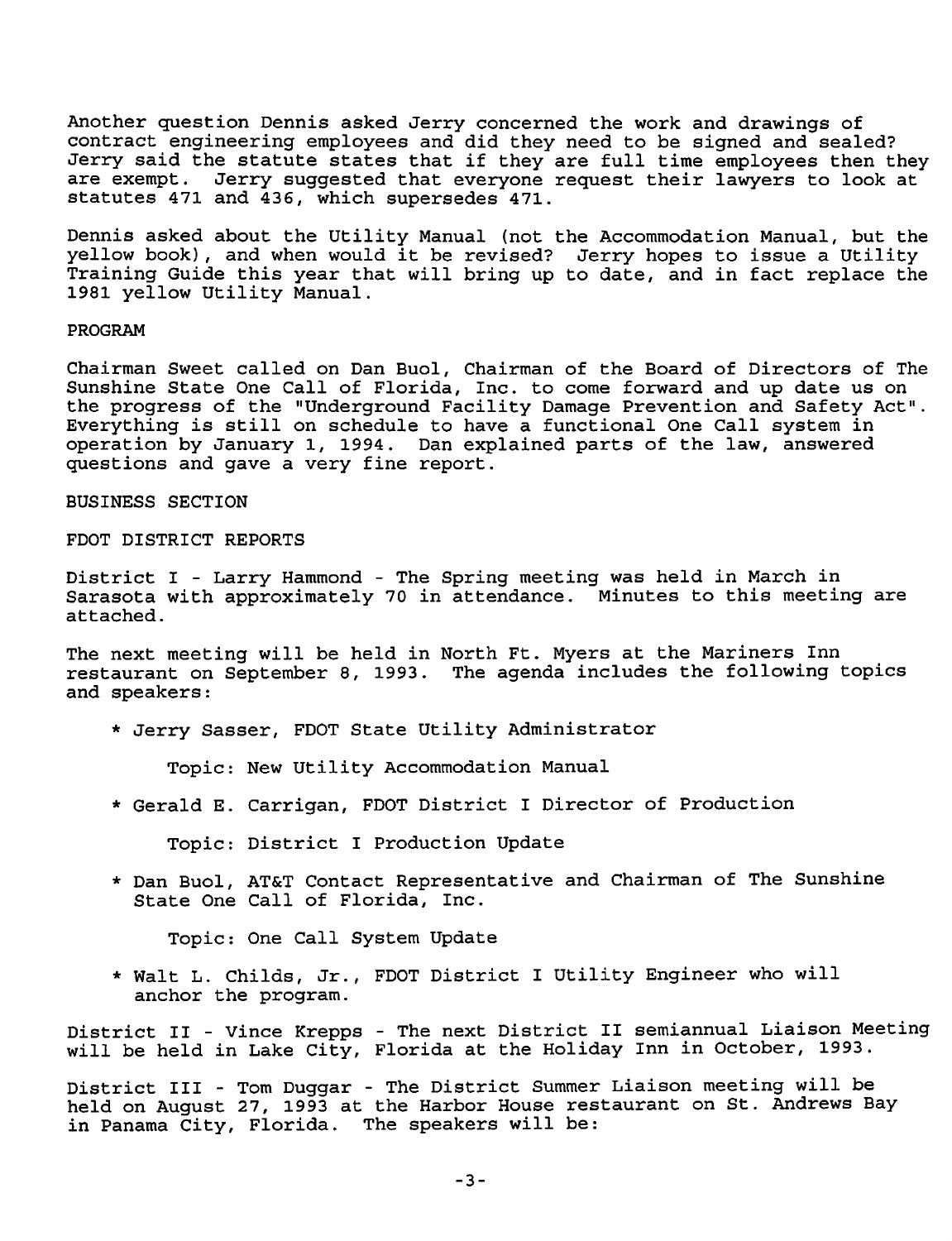- \* Jerry Sasser, FOOT State Utility Administrator talking about the Utility Accommodation Manual.
- \* Paul Kaczorowski, State Metric Engineer talking about the Metric Conversion.
- \* Special guest speaker Senator W.D.Childer speaking on Space Allocation and Multi-Mode Systems of Transportation.

District IV - R. DePrimo - District IV just completed mailing out the 5 year locally adopted program. This time it was mailed out by County.

District V - Joe Nero - The Liaison Conference was held Tuesday, July 27, 1993 with very good attendance. The next meeting will be in January, 1994 at the Holiday Inn, Altamonte Springs.

District VI - Jim McGetrick - The last District VI meeting was held in Miami on June 24, 1993. The 5 year work plan was handed out. The next meeting will be in January, 1994.

District VII - Arlene Brown McGee - The next District VII Utility Liaison Conference will be held September 24, 1993 at Innisbrook Golf Resort. The program will be a workshop on Metric Conversions with Paul Kaczorowski.

FLORIDA TURNPIKE REPORT - No Report

## INTEREST GROUP REPORTS

POWER - Scott Sidney - There were 26 people in attendance. After self introductions, the following general discussions were held:

- \* Larry Claxon and Dennis LaBelle discussed the MOT portion of the new Utility Accommodation Manual and the problems with interpretations and their consistency.
- \* Jim Ruehl, Florida Public Service Commission told the group that the Legislature has adopted the 1993 NESC as the minimum standard for utility construction.

TELEPHONE/TELECOMMUNICATIONS - Betsy Becker - There were 20 people present at the meeting. The following items were discussed:

- \* Dave Hall gave an update on the Florida Common Carrier Steering Committee (FCCSC) meetings, which are held quarterly. Dave also discussed the Florida Underground Damage Prevention and Safety Act, which was passed May 14, 1993 and will be enacted when a State One Call System becomes operational.
- \* Betsy Becker said she had been notified of the new FDOT mandate on reflective traffic cones used at night. They must be 36" high, weigh 12 pounds, and have an approved cone collar. Betsy also noted that as of January 1, 1994 these specs will apply to daytime use.
- \* Steve Arline announced that his company, Adelphia, will be providing in house training for their employees and subcontractors on MOT. Betsy will stay in touch with Steve and report results.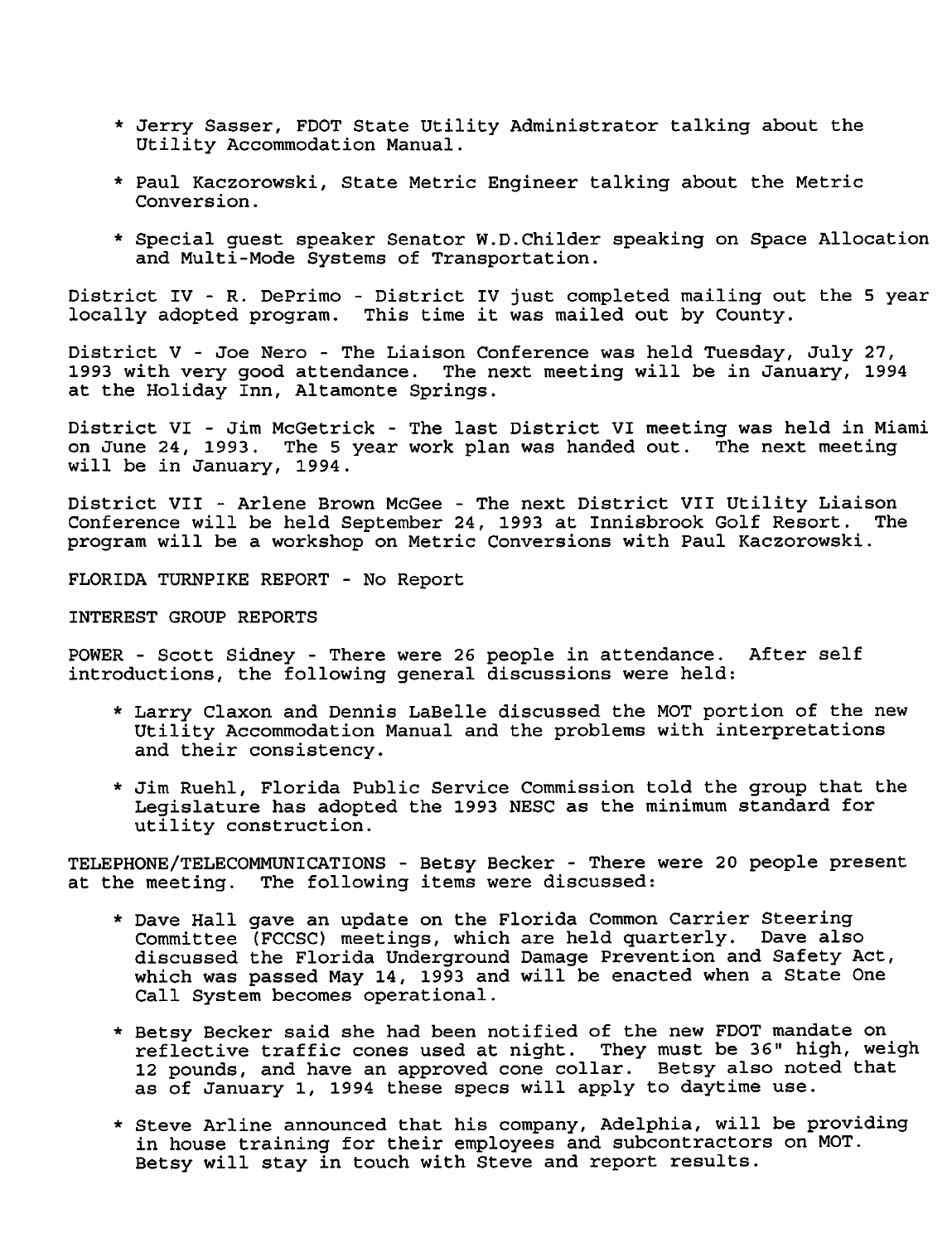- \* Dick McConville expressed his concerns about the interpretation of "EMERGENCY" in the new UAM.
- \* Gene McMath reported that Sprint/United Telephone, Florida is starting to use a CD based information system in their splicer's trucks for access to cable maps and company practices.
- \* Marilyn Pinneau started a lengthy and productive discussion about the Joint Use Subcommittee's project for joint use trenching.

UNDERGROUND - Carlos Soils - There were 22 people in attendance. The following topics were discussed:

- \* The Utility Accommodation Manual and the upcoming revisions in 1994.
- \* An update of the new FDOT Pay Items from the Pay Item Standardization Subcommittee.
- \* The removal of existing non-working facilities from the right-of-ways.
- \* MOT certification training courses.
- \* Approval of 36" high, 12 pound traffic cones and which manufacturers will supply them.

UTILITY NOTIFICATION CENTER - John Shelton - John gave a report which is attached to these minutes.

## SUBCOMMITTEE REPORTS

FDOT PAY ITEM STANDARDIZATION - Carlos Solis - The Subcommittee has met with the FDOT and prepared a draft agreement. After they look at it and develop a list of Pay Items it will be distributed to all members. They will have a final report by our next meeting.

UTILITY ACCOMMODATION MANUAL - Dennis LaBelle - Most of the items are listed above in the FDOT report. If anyone has any other changes that they want addressed, please get in touch with any Subcommittee member.

JOINT USE - Buddy Bowyer - The subcommittee has met twice since the last FUCC meeting; on June 17 and July 22 continuing the review of "Joint Trenching".

The Subcommittee has completed a composite design of power, telephone and CATV, compiled a list of approved contractors, and completed the proposed bid package.

It is anticipated that the final revisions and approvals will be made at our next meeting and the package will then be submitted to contractors for bids.

Upon return of the bids, comparisons will be made regarding the cost of the joint trenching versus the cost of each respective company.

Buddy thanked each member of the Subcommittee for their contributions and support during the past year.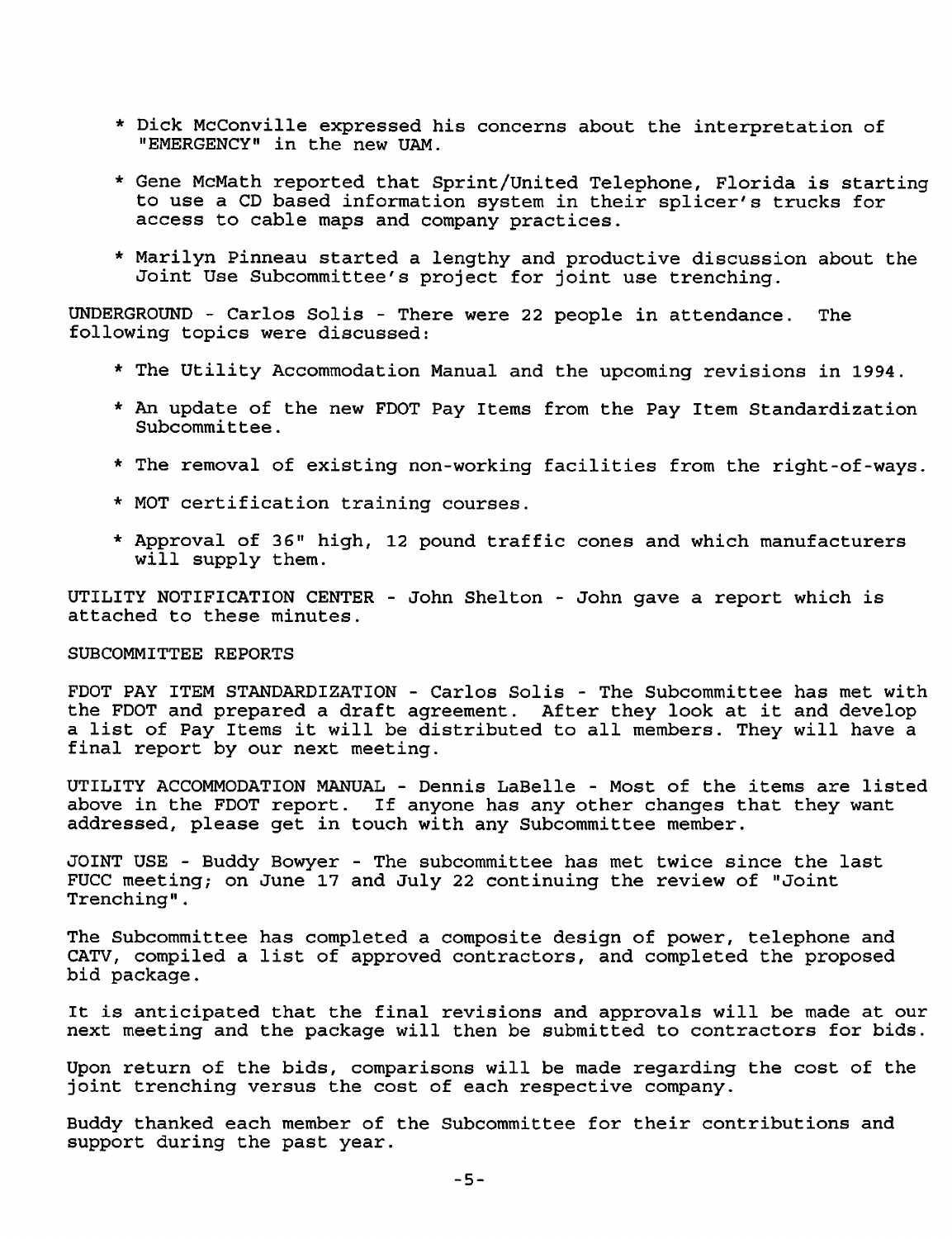CSX/FDOT Right-of-Ways - Tom Duggar - The FOOT Rule Chapter #14.105 FOOT Rail Corridor Acquisition, Management and Development Procedure is now law. The utility companies must now comply. To do so they will have to do the following:

On abandon railroad corridors that are now owned by the FDOT, each utility company needs to apply for a new FDOT permit for each crossing that the utility company had with the original railroad owner.

To do this, make a copy of the original railroad permit. Fill out an FDOT utility permit form using the mile post from the railroad permit and submit the them both to the local FDOT Maintenance Engineer for approval.

The District Utility Engineers have been given county maps by Jery Sasser<br>showing the corridors in their respective districts. They are contacting showing the corridors in their respective districts. the utility companies about applying for new permits.

The District R/W Groups should be making r/w maps reestablishing the original mile post locations and locating them in the field.

On future corridor acquisitions, the FDOT will contact the utilities before The FDOT finalizes the r/w purchase.

ASBESTOS - Arlene Brown McGee - Members will be receiving information in a month. After comments and responses are returned, a final meeting will be scheduled.

JOINT USE R/W RELOCATION AGREEMENTS - Ron Worley - No report

STANDARDS REVIEW - Tom Kennedy - No Report

RAILROAD PERMITS - Max Wallace - No Report

FDOT HIGHWAY LIGHTING - Nick Zembillas - The Subcommittee is forming and gathering design criteria, PSC regulations and FDOT information before meeting September in Tampa.

STEERING SUBCOMMITTEE - Dennis Black - The subcommittee met with 30 people in attendance. The following topics were discussed:

- \* Report from the Nominating Subcommittee.
- \* How to handle the request from the FDOT for their directory update.
- \* Looking at the possibility of a joint meeting with the APWA in Tampa on May 19 and 20, 1994.
- \* 1994 Subcommittee appointments, including the Steering Subcommittee.
- \* Formation of new subcommittees for 1994.